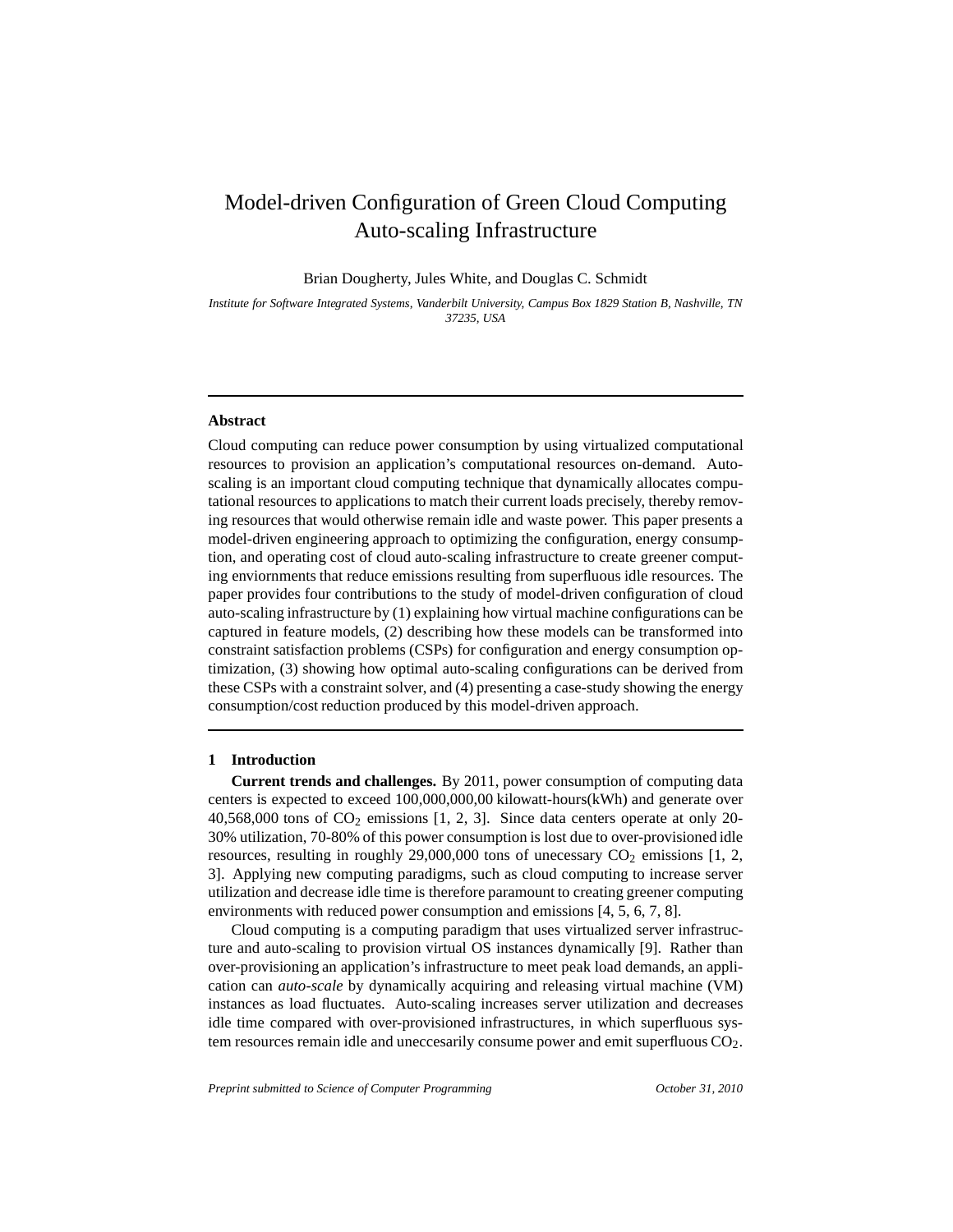Moreover, by allocating VMs to applications on demand, cloud infrastructure users can pay for servers incrementally rather than investing the large up-front costs to purchase new servers, reducing up-front operational costs.

Although cloud computing can help reduce idle resources and negative environemntal impact, running with less instantly available computing capacity can impact qualityof-service (QoS) as load fluctuates. For example, a prime-time television commercial advertising a popular new product may cause a ten-fold increase in traffic to the advertisers website for about 15 minutes. Data centers can use existing idle resources to handle this momentary increase in demand and maintain QoS. Without these additional resources, the website's QoS would degrade, resulting in an unacceptable user experience. If this commercial only airs twice a week, however, these additional resources might be idle during the rest of the week, consuming additional power without being utilized.

Devising mecahnisms for reducing power consumption and environmental impact through cloud auto-scaling is hard. Auto-Scaling must ensure that VMs can be provisioned and booted quickly to meet response time requirements as load changes. If auto-scaling responds to load fluctuations too slowly applications may experience a period of poor response time awaiting the allocation of additional computational resources. One way to mitigate this risk is to maintain an auto-scaling queue containing prebooted and preconfigured VM instances that can be allocated rapidly, as shown in Figure 1.



Figure 1: Auto-scaling in a Cloud Infrastructure

When a cloud application requests a new VM configuration from the auto-scaling infrastructure, the auto-scaling infrastructure first attempts to fulfill the request with a prebooted VM in the queue. For example, if a VM with Fedora Core 6, JBoss, and MySQL is requested, the auto-scaling infrastructure will attempt to find a matching VM in the queue. If no match is found, a new VM must be booted and configured to match the allocation request.

**Open problem**  $\rightarrow$  **determining green settings**, such as the size and properties of the auto-scaling queue shared by multiple applications with different VM configura-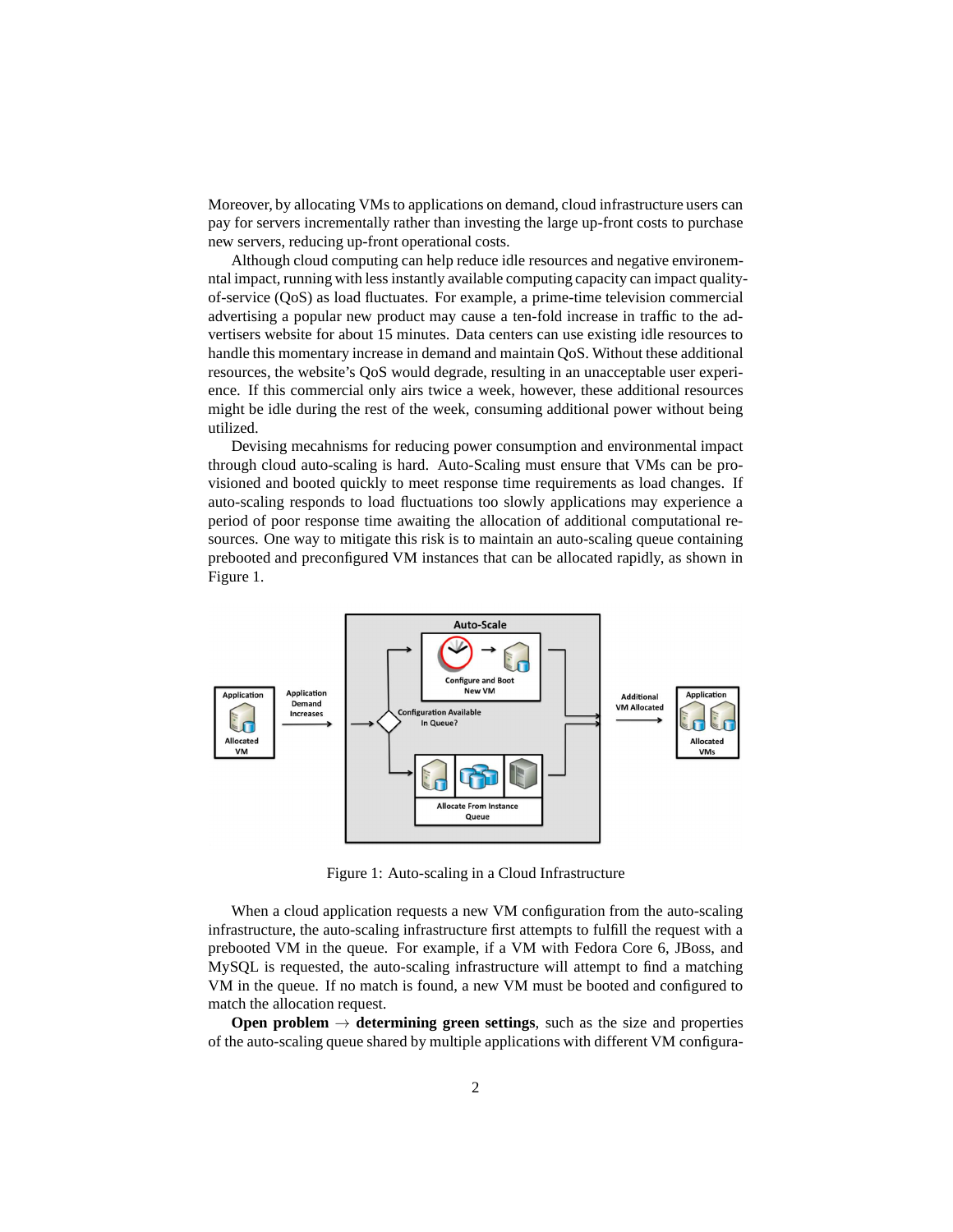tions [10]. The chosen configurations must meet the configuration requirements of multiple applications and reduce power consumption wihtout adversely impacting QoS. For example, a web application may request VM instances configured as database, middle-tier Enterprise Java Beans (EJB), or front-end web servers. Determining how to capture and reason about the configurations that comprise the auto-scaling queue is hard due to the large number of configuration options (such as MySQL and SQL Server databases, Ubuntu Linux and Windows operating systems, and Apache HTTP and IIS/Asp.Net web hosts) offered by cloud infrastructure providers.

It is even harder to determine the optimal queue size and types of VM configurations that will ensure VM allocation requests can be serviced quickly enough to meet a required auto-scaling response time limit. Cost optimization is challenging because each configuration placed into the queue can have varying costs based on the hardware resources and software licenses it uses. Energy consumption minimization is also hard since hardware resources can consume different amounts of power.

**Solution approach** → **Auto-scaling queue configuration derivation based on feature models.** This paper presents a model-driven engineering (MDE) approach called the *Smart Cloud Optimization for Resource Configuration Handling* (SCORCH). SCORCH captures VM configuration options for a set of cloud applications and derives an optimal set of virtual machine configurations for an auto-scaling queue to provide three green computing contributions:

• An MDE technique for transforming feature model representations of cloud VM configuration options into constraint satisfaction problems (CSPs) [11, 12], where a set of variables and a set of constraints govern the allowed values of the variables.

• An MDE technique for analyzing application configuration requirements, VM power consumption, and operating costs to determine what VM instance configurations an auto-scaling queue should contain to meet an auto-scaling response time guarantee while minimizing power consumption.

• Empirical results from a case study using Amazon's EC2 cloud computing infrastructure (aws.amazon.com/ec2) that shows how SCORCH minimizes power consumption and operating cost while ensuring that auto-scaling response time requirements are met.

# **2 Challenges of Configuring Virtual Machines in Cloud Environments**

Reducing unecessary idle system resources by applying auto-scaling queues can potentially reduce power consumption and resulting *CO*<sup>2</sup> emissions significantly. QoS demands, diverse configuration requirements, and other challenges, however, make it hard to achieve a greener computing environment. This section describes three key challenges of capturing VM configuration options and using this configuration information to optimize the setup of an auto-scaling queue to minimize power consumption.

#### *2.1 Challenge 1: Capturing VM Configuration Options and Constraints*

Cloud computing can yield greener computing by reducing power consumption. A cloud application can request VMs with a wide range of configuration options, such as type of processor, amount of memory, OS, and installed middleware, all of which consume different amounts of power. For example, the Amazon EC2 cloud infrastructure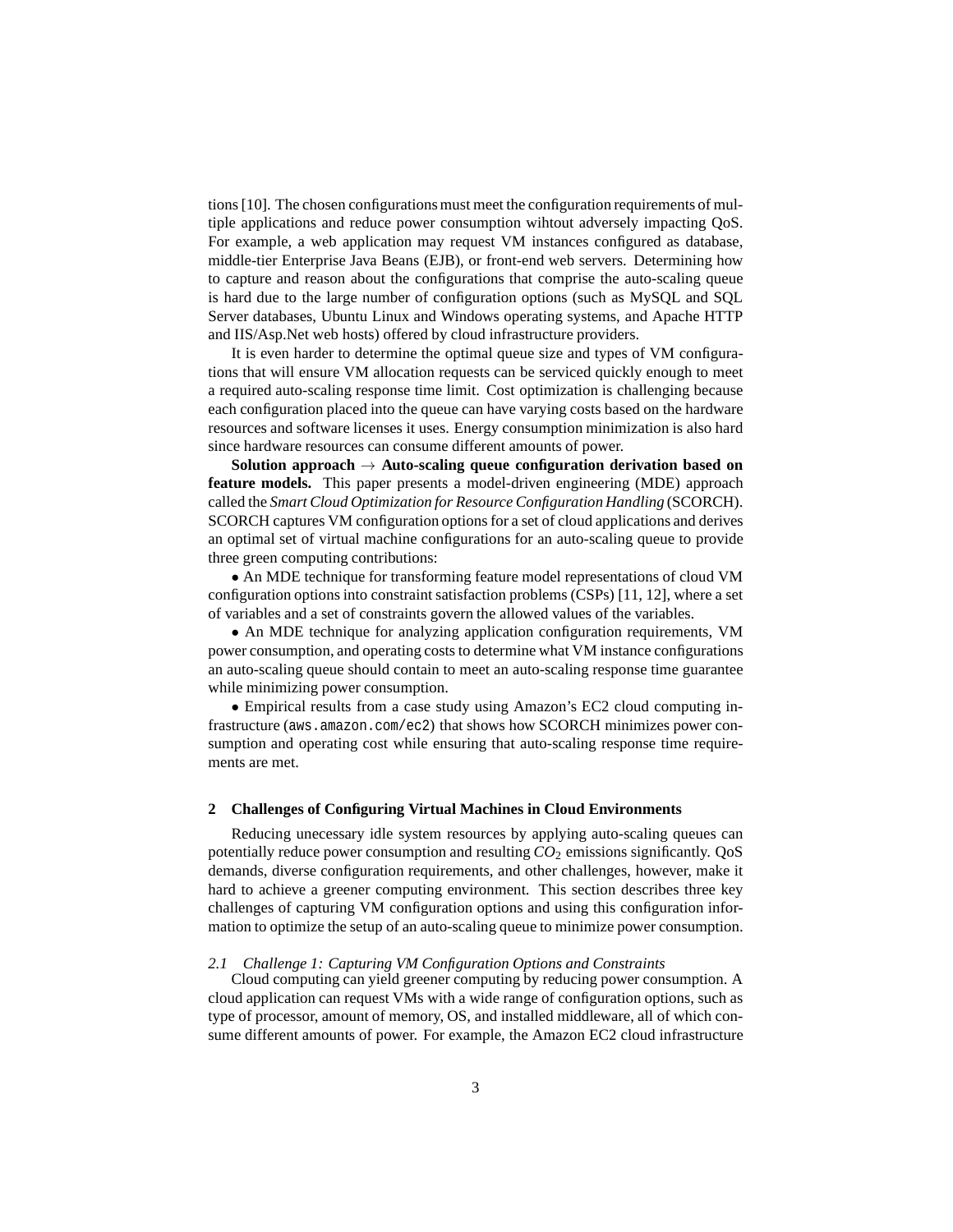supports 5 different types of processors, 6 different memory configuration options, and over 9 different OS types, as well as multiple versions of each OS type [13]. The power consumption of these configurations range from 150 to 610 watts per hour.

The EC2 configuration options cannot be selected arbitrarily and must adhere to myriad configuration rules. For example, a VM running on Fedora Core 6 OS cannot run MS SQL Server. Tracking these numerous configuration options and constraints is hard. Sections 3.1&3.2 describe how SCORCH uses feature models to alleviate the complexity of capturing and reasoning about configuration rules for VM instances.

# *2.2 Challenge 2: Selecting VM Configurations to Guarantee Auto-scaling Speed Requirements*

While reducing idle resources results in less power consumption and greener computing enviroments, cloud computing applications must also meet stringent QoS demands. A key determinant of auto-scaling performance is the types of VM configurations that are kept ready to run. If an application requests a VM configuration and an exact match is available in the auto-scaling queue, the request can be fulfilled nearly instantaneously. If the queue does not have an exact match, it may have a running VM configuration that can be modified to meet the requested configuration faster than provisioning and booting a VM from scratch. For example, a configuration may reside in the queue that has the correct OS but needs to unzip a custom software package, such as a pre-configured Java Tomcat Web Application Server, from a shared filesystem onto the VM. Auto-scaling requests can thus be fulfilled with both exact configuration matches and subset configurations that can be modified faster than provisioning a VM from scratch.

Determining what types of configurations to keep in the auto-scaling queue to ensure that VM allocation requests are serviced fast enough to meet a hard allocation time constraint is hard. For one set of applications, the best strategy may be to fill the queue with a common generic configuration that can be adapted quickly to satisfy requests from each application. For another set of applications, it may be faster to fill the queue with the virtual machine configurations that take the longest to provision from scratch. Numerous strategies and combinations of strategies are possible, making it hard to select configurations to fill the queue that will meet auto-scaling response time requirements. Section 3.3 show how SCORCH captures cloud configuration options and requirements as cloud configuration feature models, transforms these models into a CSP, and creates constraints to ensure that a maximum response time limit on auto-scaling is met.

# *2.3 Challenge 3: Optimizing Queue Size and Configurations to Minimize Energy Consumption and Operating Cost*

A further challenge for developers is determining how to configure the auto-scaling queue to minimize the energy consumption and costs required to maintain it. The larger the queue, the greater the energy consumption and operating cost. Moreover, each individual configuration within the queue varies in energy consumption and cost.For example, a "small" Amazon EC2 VM instance running a Linux-based OS consumes 150W and costs \$0.085 per hour while a "Quadruple Extra Large" VM instance with Windows consumes 630W and costs \$2.88 per hour.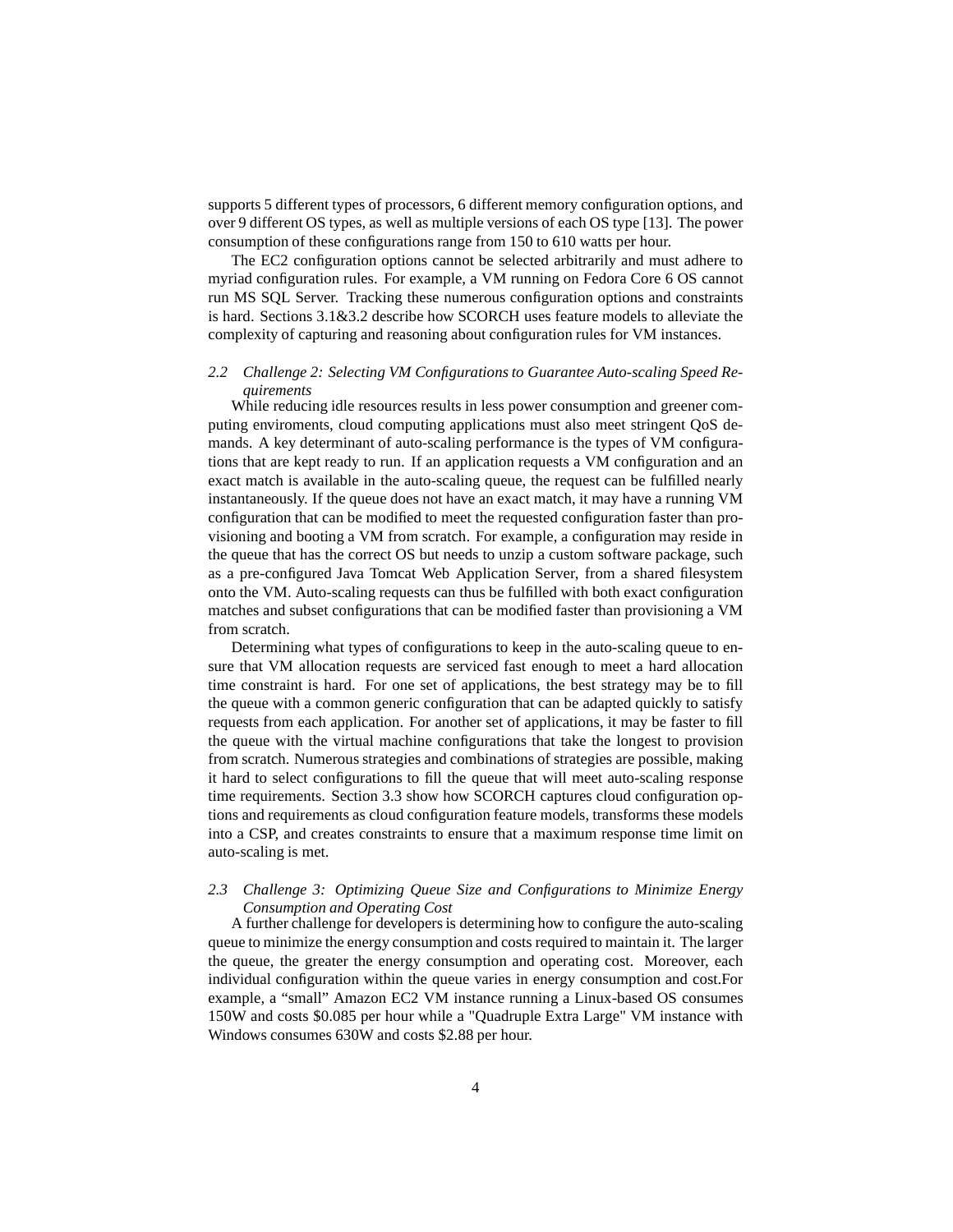It is hard for developers to manually navigate tradeoffs between energy consumption, operating costs, and auto-scaling response time of different queue sizes and sets of VM configurations. Moreover, there are an exponential number of possible queue sizes and configuration options that complicates deriving the minimal power consumption/operating cost queue configuration that will meet auto-scaling speed requirements. Section 3.3 describes how SCORCH uses CSP objective functions and constraints to derive a queue configuration that meets minmizes power consumption and operating cost.

#### **3 The Structure and Functionality of SCORCH**

This section describes how SCORCH resolves the challenges in Section 2 by using models to capture virtual machine configuration options explicitly, model transformations to convert these models into CSPs, and constraint solvers to derive the optimal queue size and contained VM configuration options to minimize energy consumption and operating cost while meeting auto-scaling response time requirements.



Figure 2: SCORCH Model-Driven Process

The SCORCH MDE process is shown in Figure 2 and described below:

**1.** Developers use a SCORCH *cloud configuration model* to construct a catalog of configuration options that are available to VM instances.

**2.** Each application considered in the auto-scaling queue configuration optimization provides a *configuration demand model* that specifies the configuration for each type of virtual machine instance the application will request during its execution lifecycle.

**3.** Developers provide a *configuration adaptation time model* that specifies the time required to add/remove a feature from a configuration.

**4.** Developers provide an *energy model* that specifies the power consumption required to run a VM configuration with each feature present in the SCORCH cloud configuration model.

**5.** Developers provide a *cost model* that specifies the cost to run a VM configuration with each feature present in the SCORCH cloud configuration model.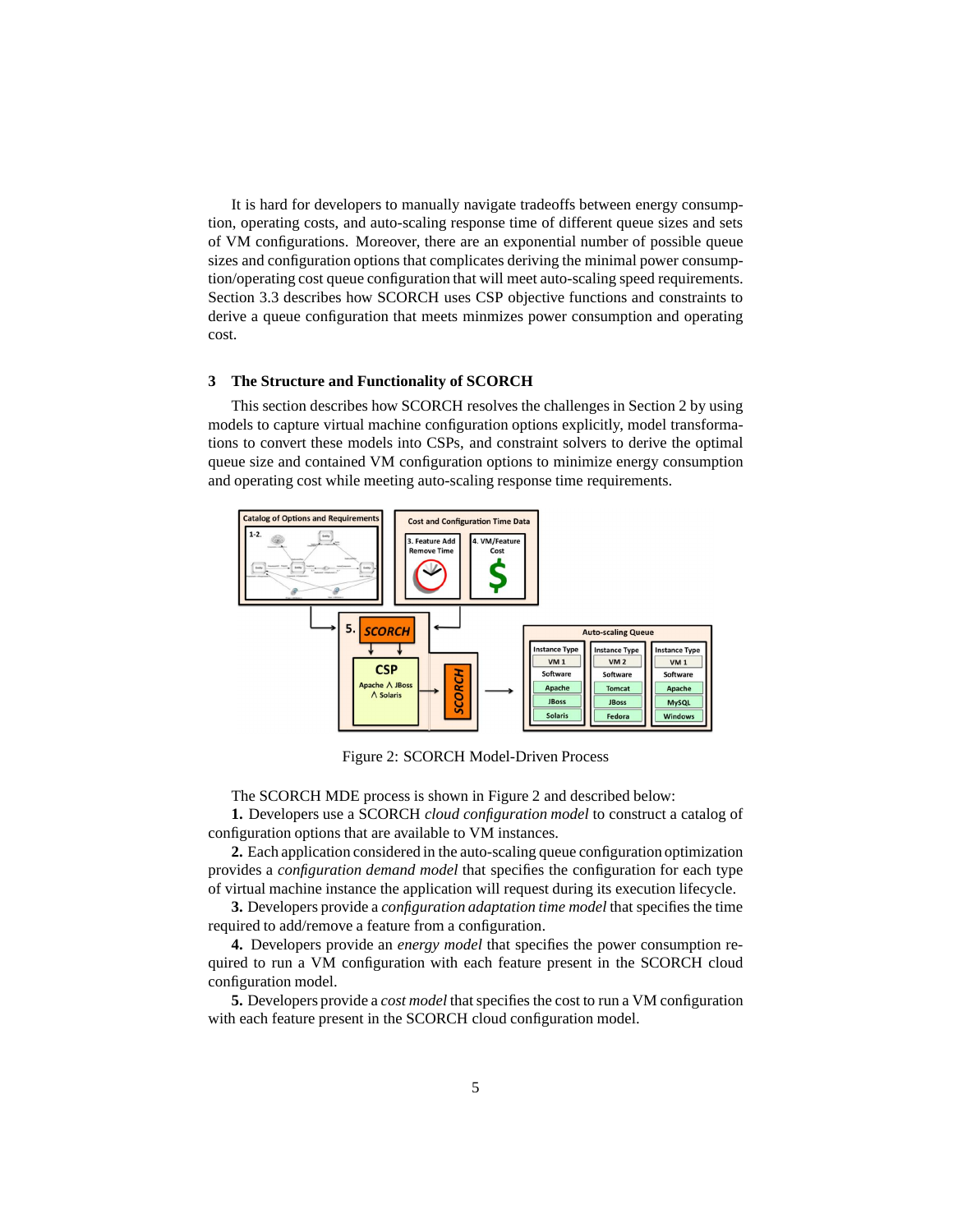**6.** The cloud configuration model, configuration demand models, and load estimation model are transformed into a CSP and a constraint solver is used to derive the optimal auto-scaling queue setup.

The remainder of this section describes the structure and functionality of each model defined and used by SCORCH.

#### *3.1 SCORCH Cloud Configuration Models*

A key consideration in SCORCH is modeling the catalog of VM configuration options. Amazon EC2 offers many different options, such as Linux vs. Windows operating systems, SQL Server vs. MySQL databases, and Apache HTTP vs. IIS/Asp.Net webhosts. This model provides developers with a blueprint for constructing a request for a VM instance configuration and checking its correctness. The queue configuration optimization process also uses this model to ensure that valid configurations are chosen to fill the queue.

To manage the complexity of representing VM instance configuration options, SCORCH uses *feature models* [12], which describe commonality and variability in a configurable software platform via an abstraction called a *feature*. Features can describe both high-level functional variations in the software, *e.g.*, whether or not the underlying software can load balance HTTP requests. A feature can also represent implementation-specific details, *e.g.*, whether or not Ubuntu 9.10 or Fedora is used.

Feature models use a tree structure to define the relationships between the various features and encode configuration rules into the model, *e.g.*, a VM configuration can include only a single operating system, such as Ubuntu 9.10 or Fedora. Some features may require other features to be present to function, *e.g.*, the JBOSS v6 feature cannot be chosen without also selecting the JBOSS feature.

A configuration of the software platform is defined by a selection of features from the feature model. The most basic rule of configuration correctness is that every selected feature must also have its parent feature selected. This rule also implies that every correct feature selection must include the root feature. Moreover, the feature selection must adhere to the constraints on the parent-child relationships encoded into the feature model.

Developers use the SCORCH cloud configuration model to express the available configuration options for VM instances as a feature model. The configuration adaption time model's information is captured as attributes of the features in the SCORCH cloud configuration model. Each feature can be annotated with an integer attribute that specifies the time in milliseconds to add/remove the given feature from a configuration.

The energy model and cost model are also captured using attributes in the SCORCH cloud configuration model. Each feature impacting the energy consumption or operating cost of a configuration is annotated with an energy attribute that specifies the energy consumption per hour and cost attribute that specifies the operating cost per hour to have a booted VM configuration in the queue with that feature. For example, these attributes can be used to model the cost of the "Small" vs. "Quadruple Extra Large" computing node size features of an Amazon EC2 VM configuration.

#### *3.2 SCORCH Configuration Demand Models*

Applications are auto-scaled at runtime by dynamically requesting and releasing VM instances. When a new VM instance is requested, the desired configuration for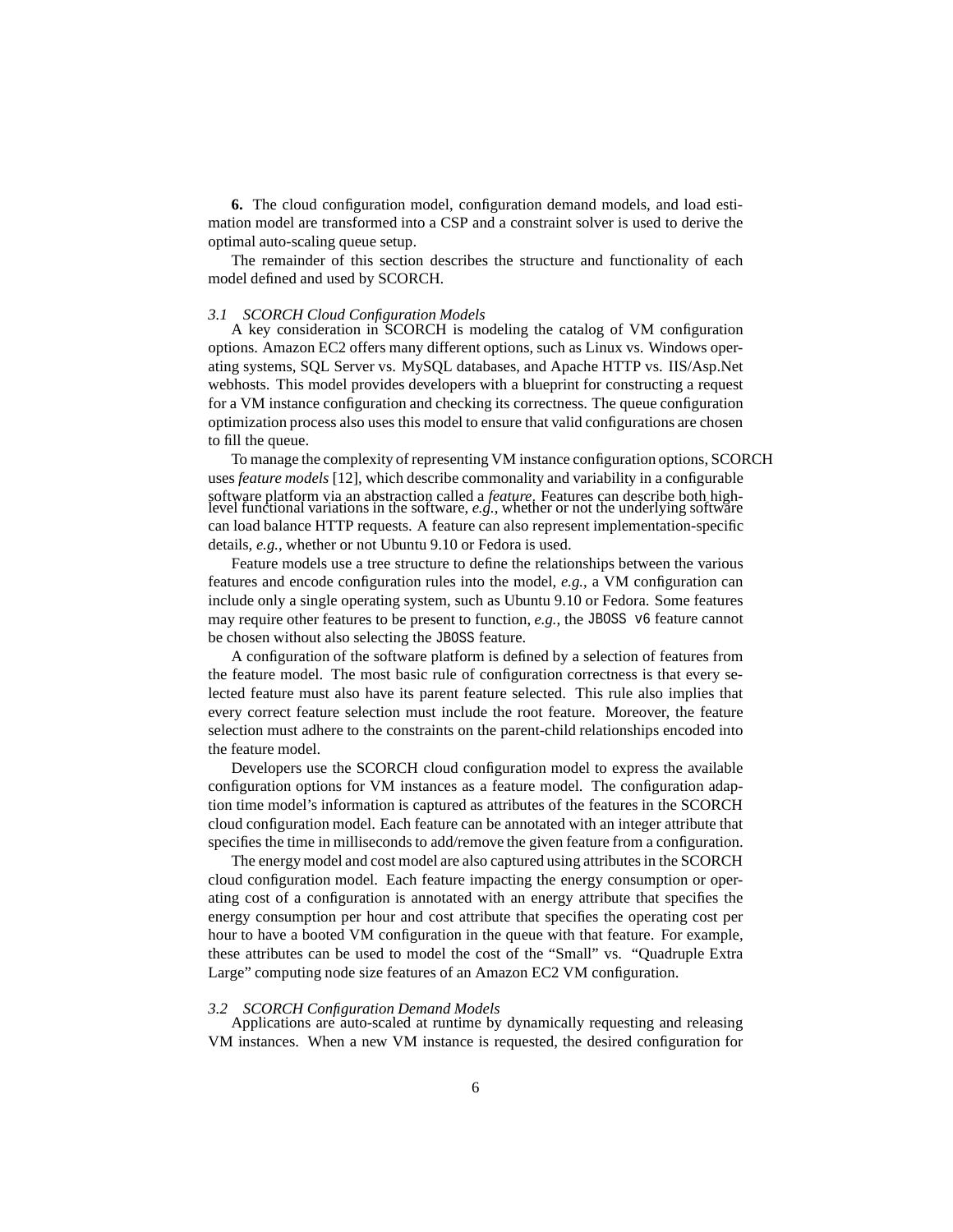the instance is provided. SCORCH requires each application to provide a model of the VM instance configurations that it will request over its lifetime.

Developers construct SCORCH configuration demand models to dictate what VM configurations an application will request. The configuration demand models use a textual domain-specific language to describe each configuration requested as a selection of features from the SCORCH cloud configuration model. For example, Figure 3 shows a valid configuration demand model that includes one VM configuration for a large JBOSS application server and one configuration for a Jetty server.



Figure 3: SCORCH Textual Configuration Demand Model

# *3.3 Runtime Model Transformation to CSP and Optimization*

Using feature models to capture VM configuration options allows the use of constraint solvers to select a group of features to optimize an objective function. In the context of SCORCH, the cloud configuration model and configuration demand models are converted into a CSP where a solution is a valid set of configurations for the VM instances in the auto-scaling queue. The objective function of the CSP attempts to derive a mix of configurations that minimizes the energy consumption and cost of maintaining the queue while ensuring that any hard constraints on the time to fulfill auto-scaling requests are met.

The conversion of feature selection problems into CSPs has been described in prior work [14, 15]. Feature configuration problems are converted into CSPs where the selection state of each feature is represented as a variable with domain  $\{0,1\}$ . The constraints are designed so that a valid labeling of these variables yields a valid feature selection from the feature model.

A CSP for a feature selection problem can be described as a 3-tuple:

$$
P=
$$

where:

• *F* is a set of variables describing the selection state of each feature. For each feature,  $f_i \in F$ , if the feature is selected in the derived configuration, then  $f_i = 1$ . If the  $i^{th}$  feature is not selected, then  $f_i = 0$ .

• *C* captures the rules from the feature model as constraints on the variables in *F*. For example, if the  $i^{th}$  feature requires the  $j^{th}$  feature, C would include a constraint:  $(f_i = 1) \Rightarrow (f_j = 1).$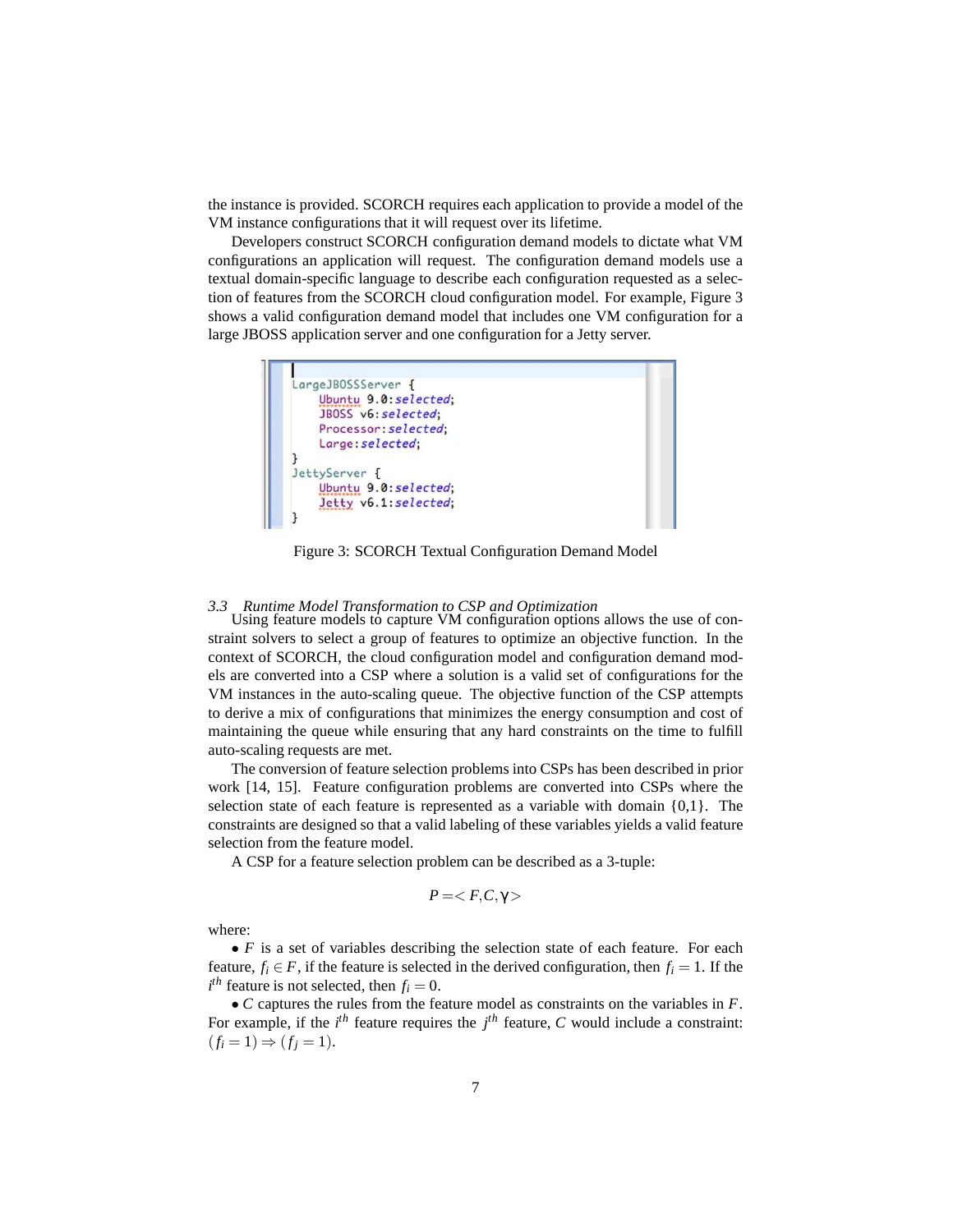$\bullet$   $\gamma$  is an optional objective function that should be maximized or minimized by the derived configuration.

Building a CSP to derive a set of configurations for an auto-scaling queue uses a similar methodology. Rather than deriving a single valid configuration, however, SCORCH tries to simultaneously derive both the size of the auto-scaling queue and a configuration for each position in the auto-scaling queue. If SCORCH derives a size for the queue of *K*, therefore, *K* different feature configurations will be derived for the *K* VM instances that need to fill the queue.

The CSP for a SCORCH queue configuration optimization process can be described formally as the 8-tuple

$$
P =
$$

, where:

• *S* is the auto-scaling queue size, which represents the number of prebooted VM instances available in the queue. This variable is derived automatically by SCORCH.

• *Q* is a set of sets that describes the selection state of each VM instance configuration in the queue. The size of  $Q$  is  $Z$  if there are  $Z$  distinct types of configurations specified in the configuration demand models. Each set of variables,  $O_i \in O$ , describes the selection state of features for one VM instance in the queue. For each variable,  $q_{ij} \in Q_i$ , if  $q_{ij} = 1$  in a derived configuration, it indicates that the  $j^{th}$  feature is selected by the  $i^{th}$  VM instance configuration.

• *C* captures the rules from the feature model as constraints on the variables in all sets  $Q_i \in Q$ . For example, if the kth feature requires the  $j<sup>th</sup>$  feature, C would include a constraint:  $\forall Q_i \in Q, (q_{ik} = 1) \Rightarrow (q_{ij} = 1).$ 

• *D* contains the set of configuration demand models contributed by the applications. Each demand model  $D_i \in D$  represents a complete set of selection states for the features in the feature model. If the  $j<sup>th</sup>$  feature is requested by the  $i<sup>th</sup>$  demand model, then  $d_i j \in D_i, d_i j = 1$ . The demand models can be augmented with expected load per configuration, which is a focus of future work.

• *E* is the cost model that specifies the energy consumption resulting from including the feature in a running VM instance configuration in the auto-scaling queue. For each configuration  $D_i \in D$  a variable  $E_i \in E$  specifies the energy consumption of that feature. These values are derived from annotations in the SCORCH cloud configuration model.

• *L* is the cost model that specifies the cost to include the feature in a running VM instance configuration in the auto-scaling queue. For each configuration  $D_i \in D$ a variable  $L_i \in L$  specifies the cost of that feature. These values are derived from annotations in the SCORCH cloud configuration model.

• *T* is the configuration time model that defines how much time is needed to add/remove a feature from a configuration. The configuration time model is expressed as a set of positive decimal coefficients, where  $t_i \in T$  is the time required to add/remove the  $i<sup>th</sup>$  feature from a configuration. These values are derived from the annotations in the SCORCH cloud configuration model.

•  $\gamma$  is the cost minimization objective function that is described in terms of the variables in *D*, *Q*, and *L*.

• *M* is the maximum allowable response time to fulfill a request to allocate a VM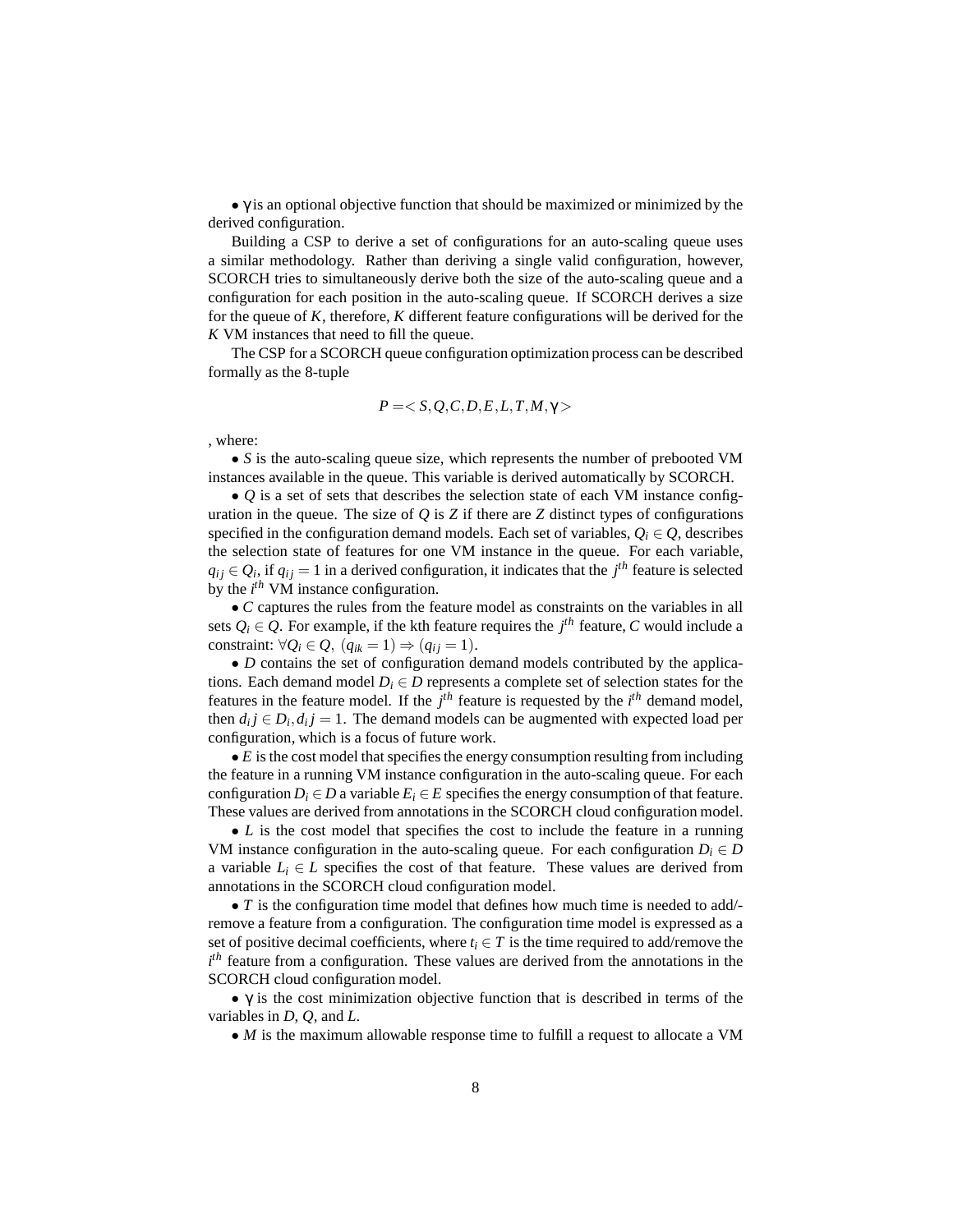with any requested configuration from the demand models to an application.

*3.4 Response Time Constraints and CSP Objective Function* SCORCH defines an objective function to attempt to minimize the cost of maintaining the auto-scaling queue, given a CSP to derive configurations to fill the queue. Moreover, we can define constraints to ensure that a maximum response time bound is adhered to by the chosen VM queue configuration mix and queue size that is derived.

We describe the expected response time,  $Rt<sub>x</sub>$ , to fulfill a request  $D<sub>x</sub>$  from the configuration demand model as:

$$
Rt_x = \min(CT_0...CT_n, boot(D_x))
$$
\n(1)

$$
CT_i = \begin{cases} \forall q_{ij} \in Q_i, \ q_{ij} = d_{xj} & 0 \ (a), \\ \exists q_{ij} \in Q_i, \ q_{ij}! = d_{xj} & \sum t_j (|q_{ij} - d_{xj}|) \ (b) \end{cases} \tag{2}
$$

where:

- *Rt<sub>x</sub>* is the expected response time to fulfill the request.
- *n* is the total number of features in the SCORCH cloud configuration model
- $CT_i$  is the expected time to fulfill the request if the  $i^{th}$  VM configuration in the queue was used to fulfill it.
- *boot*( $D_x$ ) is the time to boot a new VM instance to satisfy  $D_x$  and not use the queue to fulfill it.

The expected response time,  $Rt<sub>x</sub>$  is equal to the fastest time available to fulfill the request, which will either be the time to use a VM instance in the queue  $CT_i$  or to boot a completely new VM instance to fulfill the request  $boot(D_x)$ . The time to fulfill the request is zero (or some known constant time) if a configuration exists in the queue that exactly matches request (a). The time to fulfill the request with that configuration is equal to the time needed to modify the configuration to match the requested configuration  $D_x$  if a given VM configuration is not an exact match (b). For each feature  $q_{ij}$ in the configuration that does not match what is requested in the configuration,  $t_j$  is the time incurred to add/remove the feature. Across the *Z* distinct types of configuration requests specified in the configuration demand models we can therefore limit the maximum allowable response time with the constraint:

$$
\forall D_x \in D, M \ge R t_x \tag{3}
$$

With the maximum response time constraint in place, the SCORCH model-to-CSP transformation process then defines the objective function to minimize. For each VM instance configuration,  $Q_i$ , in the queue we define its energy consumption as:

$$
Energy(Q_i) = \sum_{j=0}^{n} q_{ij} E_j
$$

. The overall energy consumption minimization objective function,  $\varepsilon$ , is defined as the minimization of the variable *Energy*, where:

$$
\varepsilon = Energy = Energy(Q_0) + Energy(Q_1) + \cdots + Energy(Q_k)
$$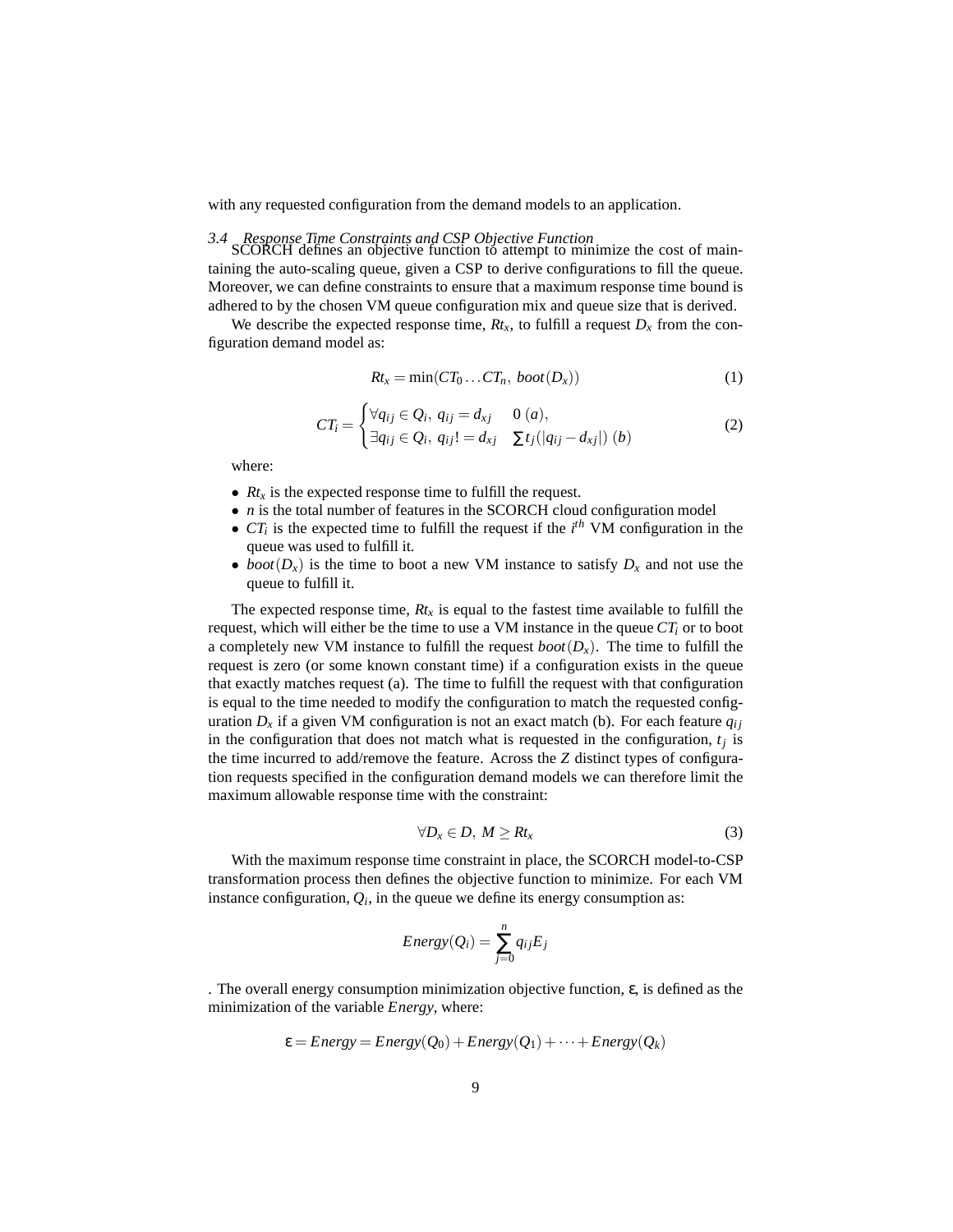Similarly, the cost of each VM instance is defined as:

$$
Cost(Q_i) = \sum_{j=0}^{n} q_{ij} L_j
$$

. The overall cost minimization objective function, γ, is defined as the minimization of the variable *Cost*, where:

$$
\gamma = Cost = Cost(Q_0) + Cost(Q_1) + \cdots + Cost(Q_k)
$$

The final piece of the CSP is defining the constraints attached to the queue size variable *S*. We define *S* as the number of virtual machine instance configurations that have at least one feature selected:

$$
S_i = \begin{cases} \forall q_{ij} \in Q_i, q_{ij} = 0 & 0, \\ \exists q_{ij} \in Q_i, q_{ij} = 1 & 1 \end{cases}
$$
 (4)

$$
S = \sum_{i=0}^{Z} S_i
$$

Once the CSP is constructed, a standard constraint solver, such as the Java Choco constraint solver (choco.sourceforge.net), can be used to derive a solution. Section 4 presents empirical results from applying SCORCH with Java Choco to a case study of an ecommerce application running on Amazon's EC2 cloud computing infrastructure.

# **4 Empirical Results**

.

.

This section presents a comparison of SCORCH with two other approaches for provisioning VMs to ensure that load fluctuations can be met without degradation of QoS. We compare the energy efficiency and cost effectiveness of each approach when provisioning an infrastructure that supports a set of ecommerce applications. We selected ecommerce applications due to the high fluctuations in workload that occur due to the varying seasonal shopping habits of users. To compare the energy efficiency and cost effectiveness of these approaches, we chose the pricing model and available VM instance types associated with Amazon EC2.

We investigated three-tiered ecommerce applications consisting of web front end, middleware, and database layers. The applications required 10 different distinct VM configurations. For example, one VM required JBOSS, MySql, and IIS/Asp.Net while another required Tomcat, HSQL, and Apache HTTP. These applications also utilize a variety of computing instance types from EC2, such as high-memory, high-CPU, and standard instances.

To model the traffic fluctuations of ecommerce sites accurately we extracted traffic information from Alexa (www.alexa.com) for newegg.com (newegg.com), which is an extremely popular online retailer. Traffic data for this retailer showed a spike of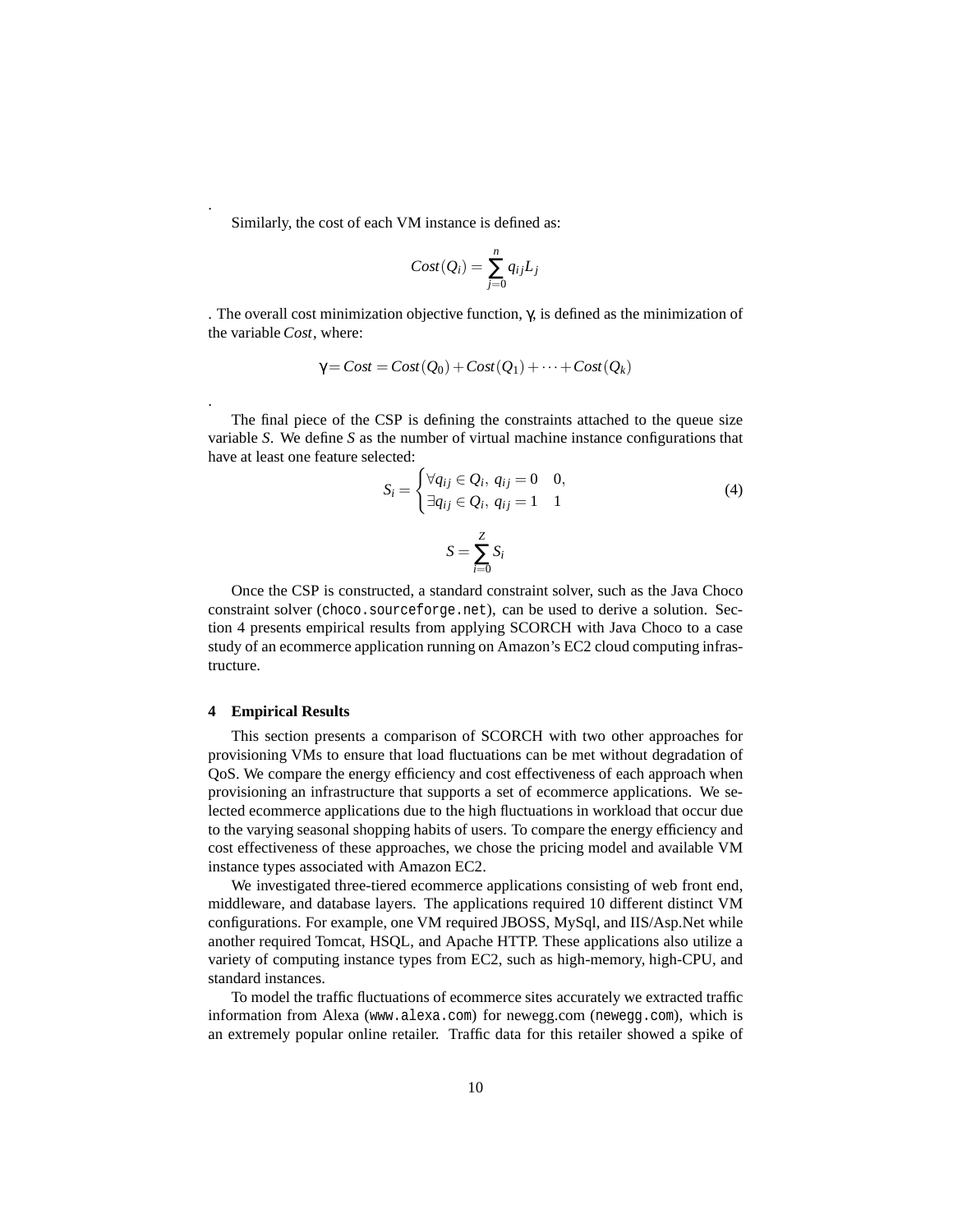

Figure 4: Monthly Power Consumption & Cost

three times the normal traffic during the November-December holiday season. During this period of high load, the site required 54 VM instances. Using the pricing model provided by Amazon EC2, each server requires 515W of power and costs \$1.44 an hour to support the heightened demand (aws.amazon.com/economics).

# *4.1 Experiment: VM Provisioning Techniques*

**Static provisioning**. The first approach provisions a computing infrastructure equipped to handle worst-case demand at all times. In this approach, all 54 servers run continuously to maintain response time. This technique is similar to computing environments that permit no auto-scaling. Since the infrastructure can always support the worst-case load, we refer to this technique as *static provisioning*.

**Non-optimized auto-scaling queue**. The second approach augments the autoscaling capabilities of a cloud computing environment with an auto-scaling queue. In this approach, auto-scaling is used to adapt the number of resources to meet the current load that the application is experiencing. Since additional resources can be allocated as demand increases, we need not run all 54 servers continuously. Instead, an auto-scaling queue with a VM instance for each of ten different application configurations must be allocated on demand. We refer to this technique as *non-optimized auto-scaling queue* since the auto-scaling queue is not optimized.

**SCORCH**. The third approach uses SCORCH to minimize the number of VM instances needed in the auto-scaling queue, while ensuring that response time is met. By optimizing the auto-scaling queue with SCORCH, the size of the queue can be reduced by 80% to two VM instances.

#### *4.2 Power Consumption & Cost Comparison of Techniques*

The maximum load for the 6 month period occurred in November and required 54 VM instances to support the increased demand, decreasing to 26 servers in december and finally 18 servers for the final four months. The monthly energy consumption and operational costs of applying each response time minimization technique can be seen in Figure 4a and 4b respectively.

Since the maximum demand of the ecommerce applications required 54 VM instances, the static provisioning technique consumed the most power and was the most expensive, with 54 VM instances prebooted and run continuously. The non-optimized auto-scaling queue only required ten pre-booted VM instances and therefore reduced power consumption and cost. Applying SCORCH yielded the most energy efficient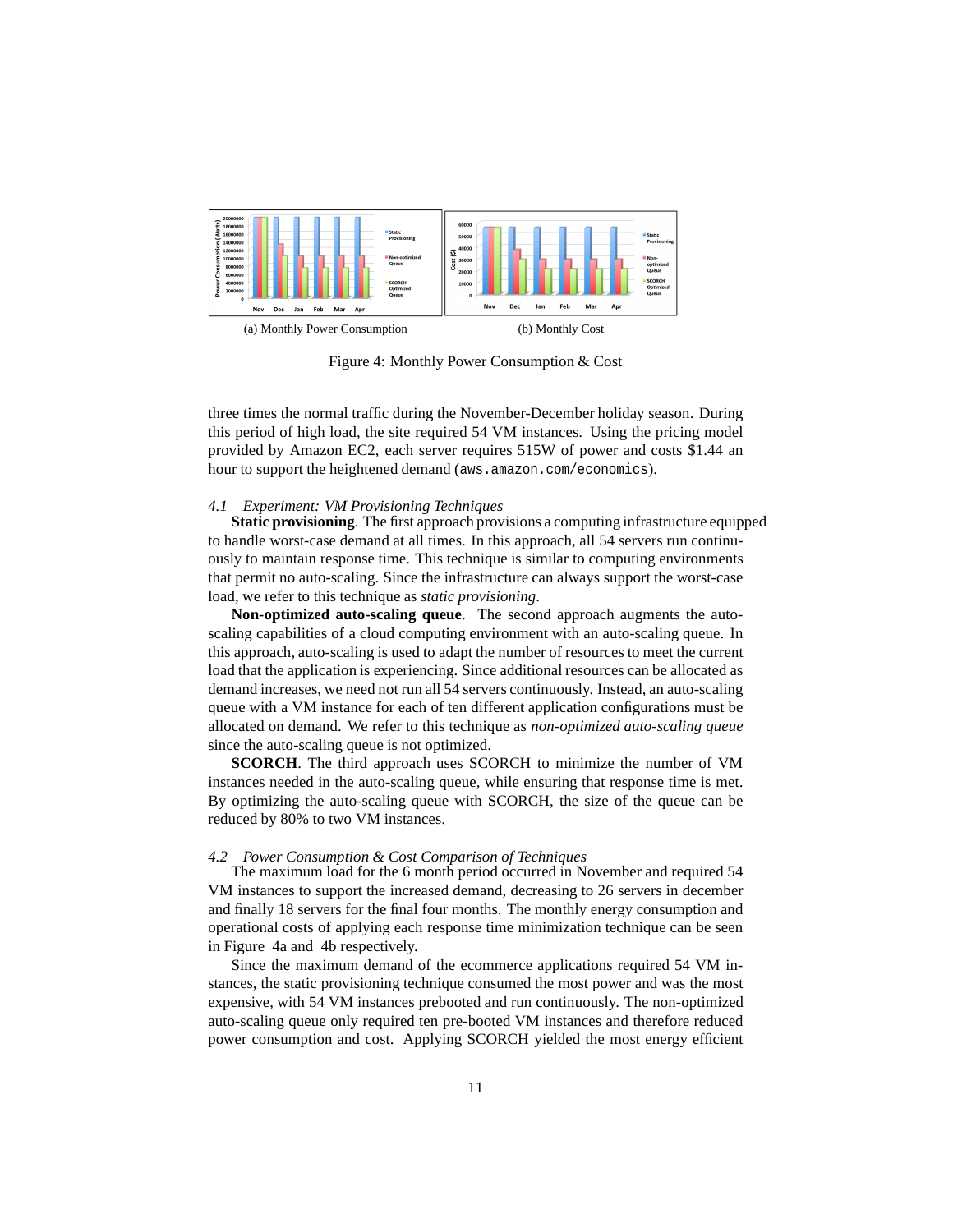

(a) Total Power Consumption (b) Total Cost

Figure 5: Monthly Power Consumption & Cost



(a) Power Consumption/Cost Percent Reduction

Figure 6: Environmental Impact of Techniques

and lowest cost infrastructure by requiring only two VM instances in the auto-scaling queue.

Figure **??** compares the total power consumption and operating cost of applying each of the VM provisioning techniques for a six month period. The non-optimized auto-scaling queue and SCORCH techniques reduced the power requirements and price of utilizing an auto-scaling queue to maintain response time in comparison to the static provisioning technique. Figure 6a compares the savings of using a non-optimized autoscaling queue versus an auto-scaling queue generated with SCORCH. While both techniques reduced cost by more than 35%, deriving an auto-scaling queue configuration with SCORCH yielded a 50% reduction of cost compared to utilizing the static provisioning technique. This result reduced costs by over \$165,000 for supporting the ecommerce applications for 6 months.

More importantly than reducing cost, however, applying SCORCH also reduced CO<sup>2</sup> emissions by 50%, as shown in Figure 6b. According to recent studies, a power plant using pulverized coal as its power source emits  $1.753$  pounds of  $CO<sub>2</sub>$  per each kilowatt hour of power produced [2]. Not using an auto-scaling queue therefore results in an emission of  $208.5$  tons of  $CO<sub>2</sub>$  per year, as shown in Figure 6b. Applying the SCORCH optimized auto-scaling queue, however, cuts emmisions by 50% resulting in an emission reduction of 104.25 tons per year.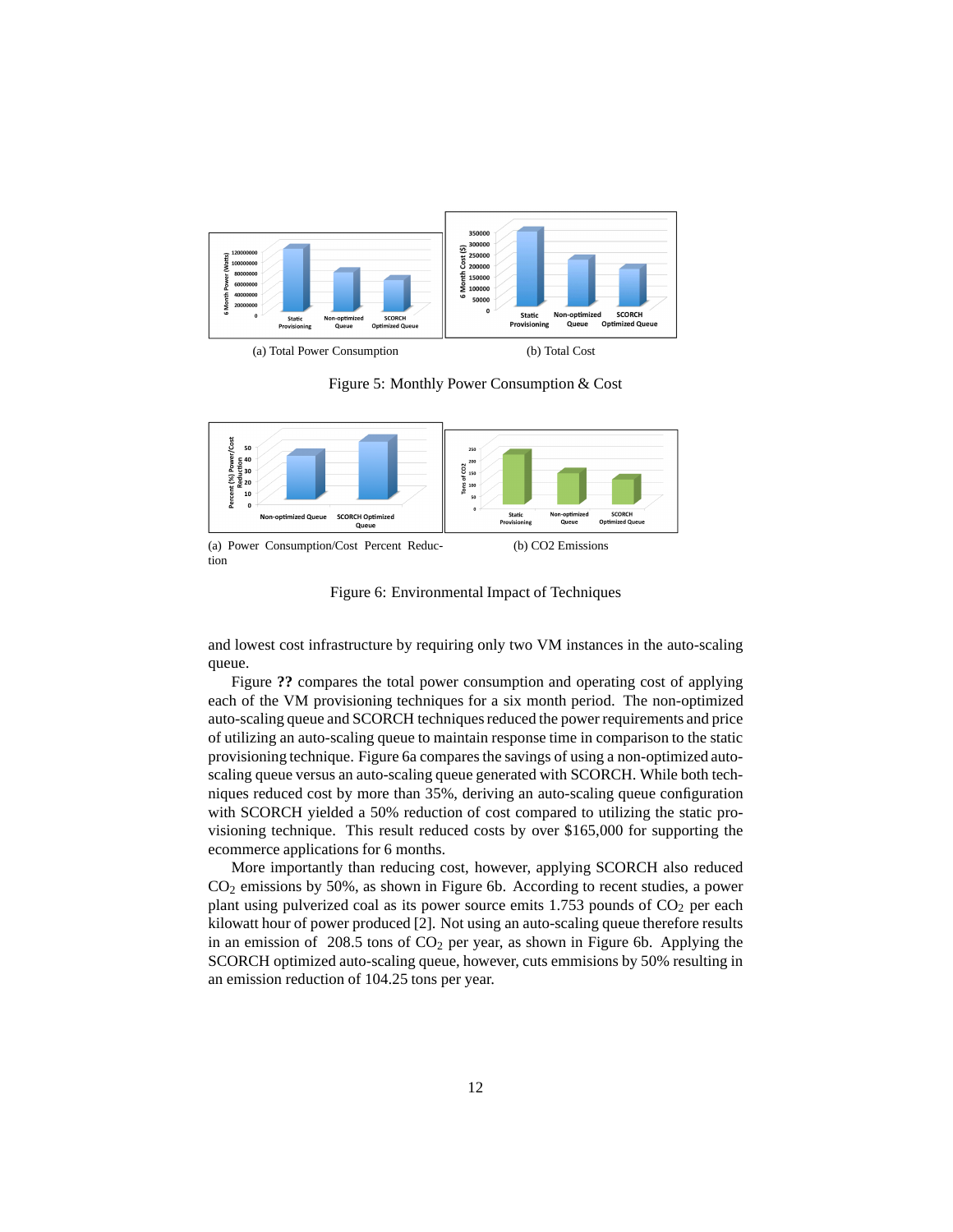# **5 Related Work**

This section compares SCORCH with related work.

**VM forking** handles increased workloads by replicating VM instances onto new hosts in negligible time, while maintaining the configuration options and state of the original VM instance. Cavilla et al. [16] describe SnowFlock, which uses virtual machine forking to generate replicas that run on hundreds of other hosts in a less than a second. This replication method maintains both the configuration and state of the cloned machine. Since SnowFlock was designed to instantiate replicas on multiple physical machines, it is ideal for handling increased workload in a cloud computing environment where large amounts of additional hardware is available.

SnowFlock is effective for cloning VM instances so that the new instances have the same configuration and state of the original instance. As a result, the configuration and boot time of a VM instance replica can be almost entirely bypassed. This technique, however, requires that at least a single virtual machine instance matching the configuration requirements of the requesting application is booted. In contrast, SCORCH uses prebooted VM instances that are more likely to match the configuration requirements of arriving applications.

**Automated feature derivation.** To maintain the service-level agreements provided by cloud computing environments, it is critical that techniques for deriving VM instance configurations are automated since manual techniques cannot support the dynamic scalability that makes cloud computing environments attractive. Many techniques [17, 18, 19, 20] exist to automatically derive feature sets from feature models. These techniques convert feature models to CSPs that can be solved using commercial CSP solvers. By representing the configuration options of VM instances as feature models, these techniques can be applied to yield feature sets that meet the configuration requirements of an application. Existing techniques, however, focus on meeting configuration requirements of one application at a time. These techniques could therefore be effective for determining an exact configuration match for a single application. In contrast, SCORCH analyzes CSP representations of feature models to determine feature sets that satisfy some or all of feature requirements of multiple applications.

# **6 Concluding Remarks**

Auto-scaling cloud computing environments helps minimize response time during periods of high demand, while reducing cost during periods of light demand. The time to boot and configure additional VM instances to support applications during periods of high demand, however, can negatively impact response time. This paper describes how the *Smart Cloud Optimization of Resource Configuration Handling* (SCORCH) MDE tool uses feature models to (1) represent the configuration requirements of multiple software applications and the power consumption/operational costs of utilizing different VM configurations, (2) transform these representations into CSP problems, and (3) analyze them to determine a set of VM instances that maximizes auto-scaling queue hit rate. These VM instances are then placed in an auto-scaling queue so that response time requirements are met while minimizing power consumption and operational cost.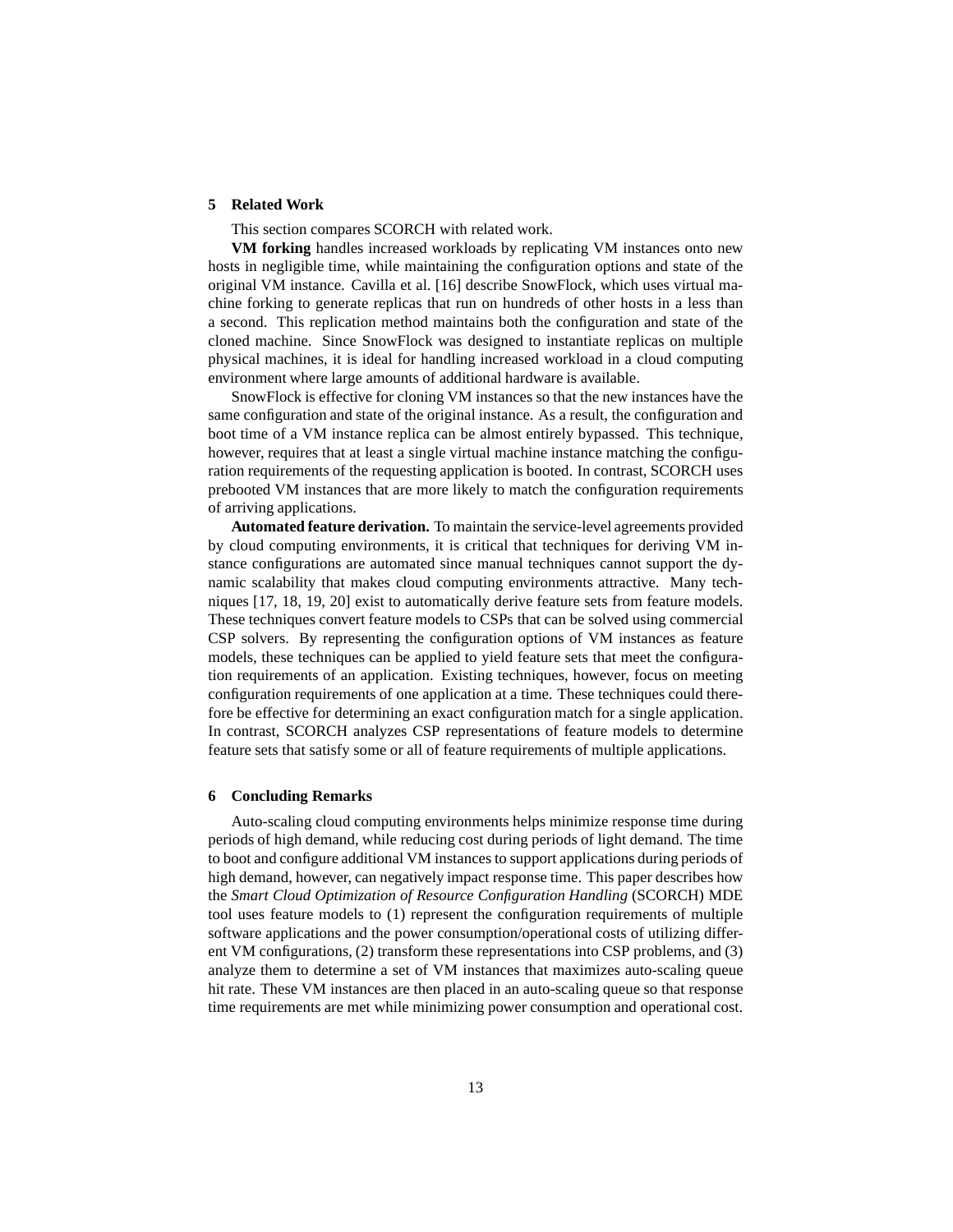The following are lessons learned from using SCORCH to construct auto-scaling queues that create greener computing enviornments by reducing emissions resulting from superfluous idle resources:

• **Auto-scaling queue optimization effects power consumption and operating cost.** Using an optimized auto-scaling queue greatly reduces the total power consumption and operational cost compared to using a statically provisioned queue or nonoptimized auto-scaling queue. SCORCH reduced power consumption and operating cost by 50% or better.

• **Dynamic pricing options should be investigated.** Cloud infrastructures may change the price of procuring VM instances based on current overall cloud demand at a given moment. We are therefore extending SCORCH to incorporate a monitoring system that considers such price drops when appropriate.

• **Predictive load analysis should be integrated.** The workload of a demand model can effect application resource requirements drastically. We are therefore extending SCORCH to use predictive load analysis so auto-scaling queues can cater to specific application workload characteristics.

SCORCH is part of the ASCENT Design Studio and is available in open-soure format from code.google.com/p/ascent-design-studio.

- [1] Computer center powernap plan could save 75 percent of data center energy, http: //www.sciencedaily.com/releases/2009/03/090305164353.htm, accessed October 20, 2010 (2009).
- [2] E. Rubin, A. Rao, C. Chen, Comparative assessments of fossil fuel power plants with CO2 capture and storage, in: Proceedings of 7th International Conference on Greenhouse Gas Control Technologies, Vol. 1, 2005, pp. 285–294.
- [3] C. Cassar, Electric power monthly, http://www.eia.doe.gov/cneaf/electricity/ epm/epm\_sum.html, accessed October 20, 2010.
- [4] A. Berl, E. Gelenbe, M. Di Girolamo, G. Giuliani, H. De Meer, M. Dang, K. Pentikousis, Energy-efficient cloud computing, The Computer Journal 53 (7) (2010) 1045.
- [5] L. Liu, H. Wang, X. Liu, X. Jin, W. He, Q. Wang, Y. Chen, GreenCloud: a new architecture for green data center, in: Proceedings of the 6th international conference industry session on Autonomic computing and communications industry session, ACM, 2009, pp. 29–38.
- [6] A. Bateman, M. Wood, Cloud computing, Bioinformatics 25 (12) (2009) 1475.
- [7] A. Beloglazov, R. Buyya, Energy efficient allocation of virtual machines in cloud data centers, in: Cluster, Cloud and Grid Computing (CCGrid), 2010 10th IEEE/ACM International Conference on, IEEE, 2010, pp. 577–578.
- [8] R. Buyya, A. Beloglazov, J. Abawajy, Energy-Efficient management of data center resources for cloud computing: A vision, architectural elements, and open challenges, in: Proceedings of the 2010 International Conference on Parallel and Distributed Processing Techniques and Applications (PDPTA 2010), Las Vegas, USA, July 12, Vol. 15, 2010.
- [9] D. Nurmi, R. Wolski, C. Grzegorczyk, G. Obertelli, S. Soman, L. Youseff, D. Zagorodnov, The eucalyptus open-source cloud-computing system, in: Proceedings of the 2009 9th IEEE/ACM International Symposium on Cluster Computing and the Grid-Volume 00, IEEE Computer Society, 2009, pp. 124–131.